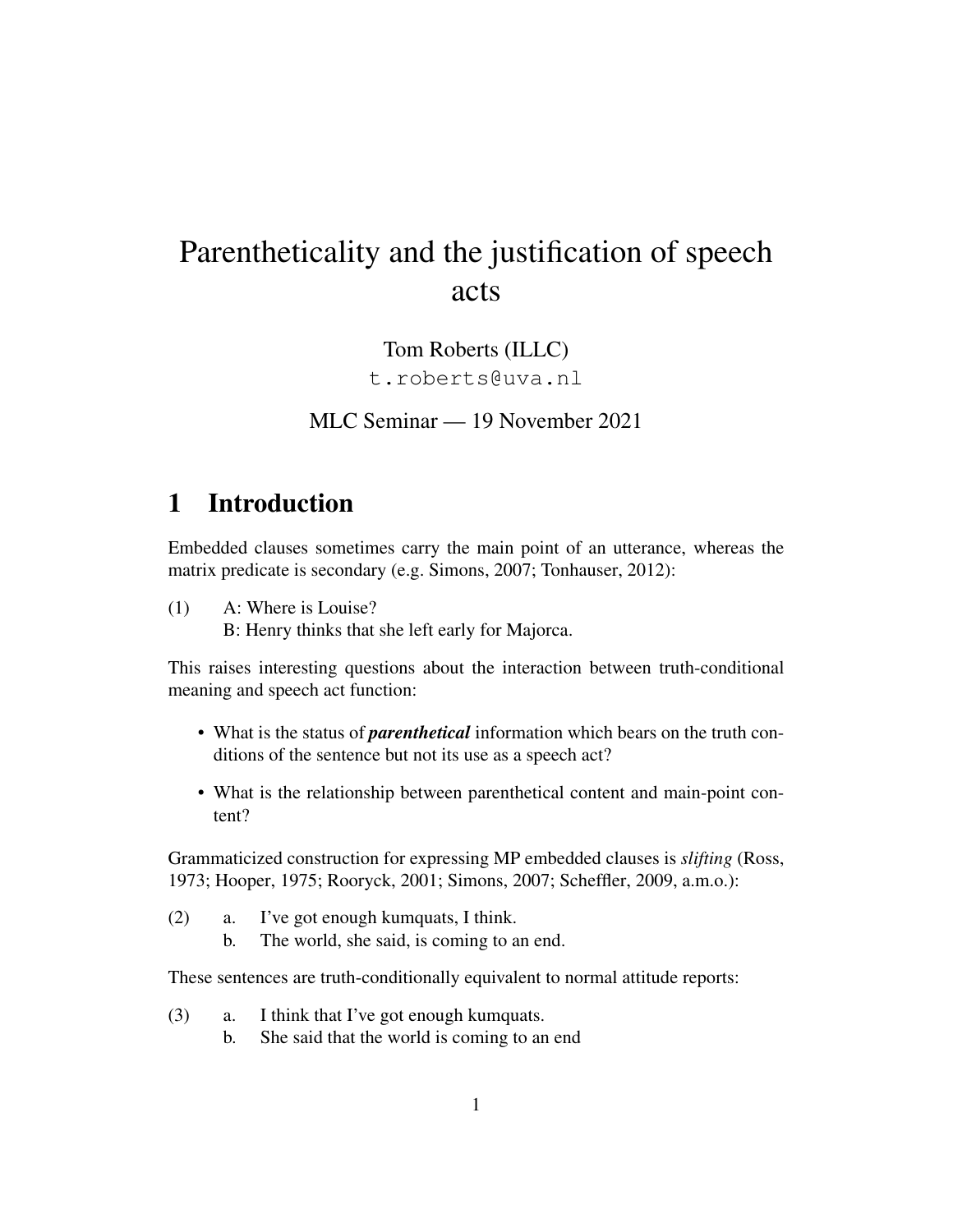Slifting sentences have two pieces:

- A slifted clause S, occurs utterance-initially  $\&$  (roughly) contributes the main point of that utterance
- A parenthetical expression  $P$ , consisting of an attitude predicate that is (roughly) interpreted as embedding the main-point clause

The 'parenthetical' element of slifts is typically analyzed as serving either an evidential function or weakening/modulating the speaker's commitment to  $p$  (Urmson, 1952; Asher, 2000; Jayez & Rossari, 2004; Davis et al., 2007; Simons, 2007; Murray, 2014; Maier & Bary, 2015; AnderBois, 2016; Hunter, 2016; Koev, 2019)

**Problem 1**: Lots of work on main-point embedded declaratives, considerably less on embedded interrogatives.

Evidential/modulating analyses of parentheticals cannot be easily extended to cases of slifted interrogatives like (4):

- (4) a. Is it raining, I wonder.
	- b. What should we do, I ask.

Illocutionarily speaking, the sentences in (4) behave like questions, insofar as they could be felicitously followed up with an answer to the slifted interrogative.

- (5) a. A: Is it raining, I wonder. B: Yes, it's pouring.
	- b. A: What should we do, I ask.
		- B: We should try to conserve our oxygen tanks.

There is no clear sense in which the relevant agent is 'committed' to the 'truth' of the embedded question (if that is a coherent notion at all).

**Problem 2:** The distribution of possible parentheticals with both declarative and interrogative slifts is limited.

(6) There will finally be a government next week, #I doubt/she is surprised.

The sorts of predicates that occur with interrogative slifts is even more restricted: Interrogatives which are the complements of verbs like *say*/*hear* cannot be slifted, though slifting is possible with declarative complements of the same predicates:<sup>1</sup>

<sup>&</sup>lt;sup>1</sup>Note that the string expressed by  $(7b)$  is grammatical, but only under a quotative reading.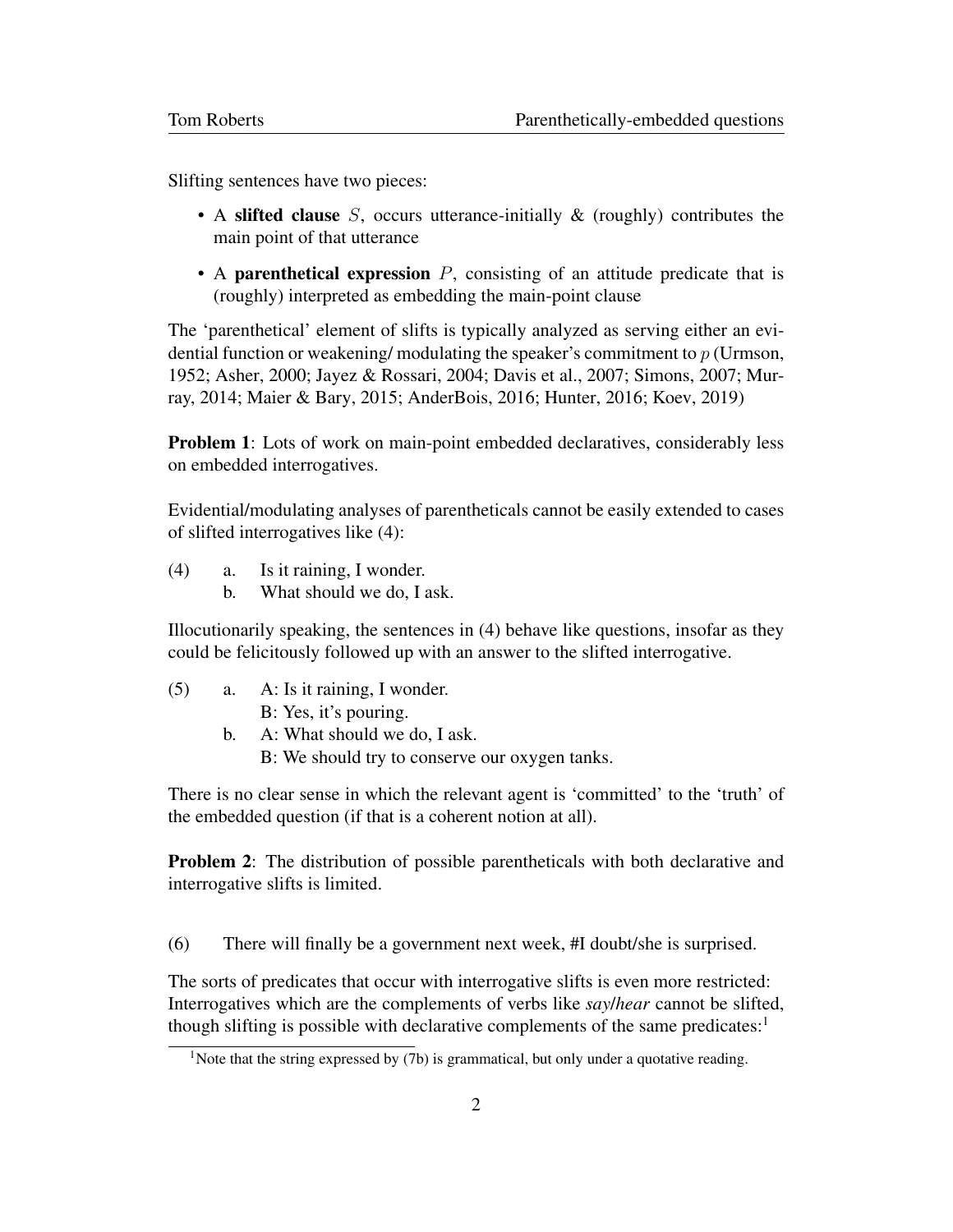- (7) a. Ilya is coming to the party, I heard/Rosa said.
	- b. ??Who is coming to the party, I heard/Rosa said.

We might like to understand where these restrictions come from.

#### Proposal:

- Building on Koev (2019), the conventional discourse effect of a slifting sentence, whether the MP is declarative or interrogative, involves making a bipartite speech act equivalent to the conjunction of two speech acts, except only raising the issue expressed by the slifted clause.
- Variable discourse effects of interrogative slifts, and the restrictions on parentheticals in all slifting sentences, arises from the interaction between those predicates and general restrictions on asking information-seeking questions.
- In particular, the parenthetical content must *justify* the speech act expressed by the slifted clause.

#### Roadmap:

- §2 Data on interrogative slifts in English
- §3 Discourse effects of slifting: extending Koev (2019) and Farkas (2021)
- §4 Some future considerations and conclusions

## 2 Slifted interrogatives in English

A note on data I will set aside:

Slifted clauses have root syntax (Grimshaw, 2011), thus, while topicalized free relatives might look similar to slifts, I will not consider them here.

(8) What we're supposed to do now, they cannot say.

I will also not consider 'interrogative slifting' like (9), because the relation between the slifted clause and its accompanying clause is not paraphrasable as embedding:<sup>2</sup>

(9) Who is coming, do you think?  $\neq$  Do you think who is coming?

<sup>&</sup>lt;sup>2</sup>See Haddican et al. (2014); Stepanov & Stateva (2016) for more on this construction.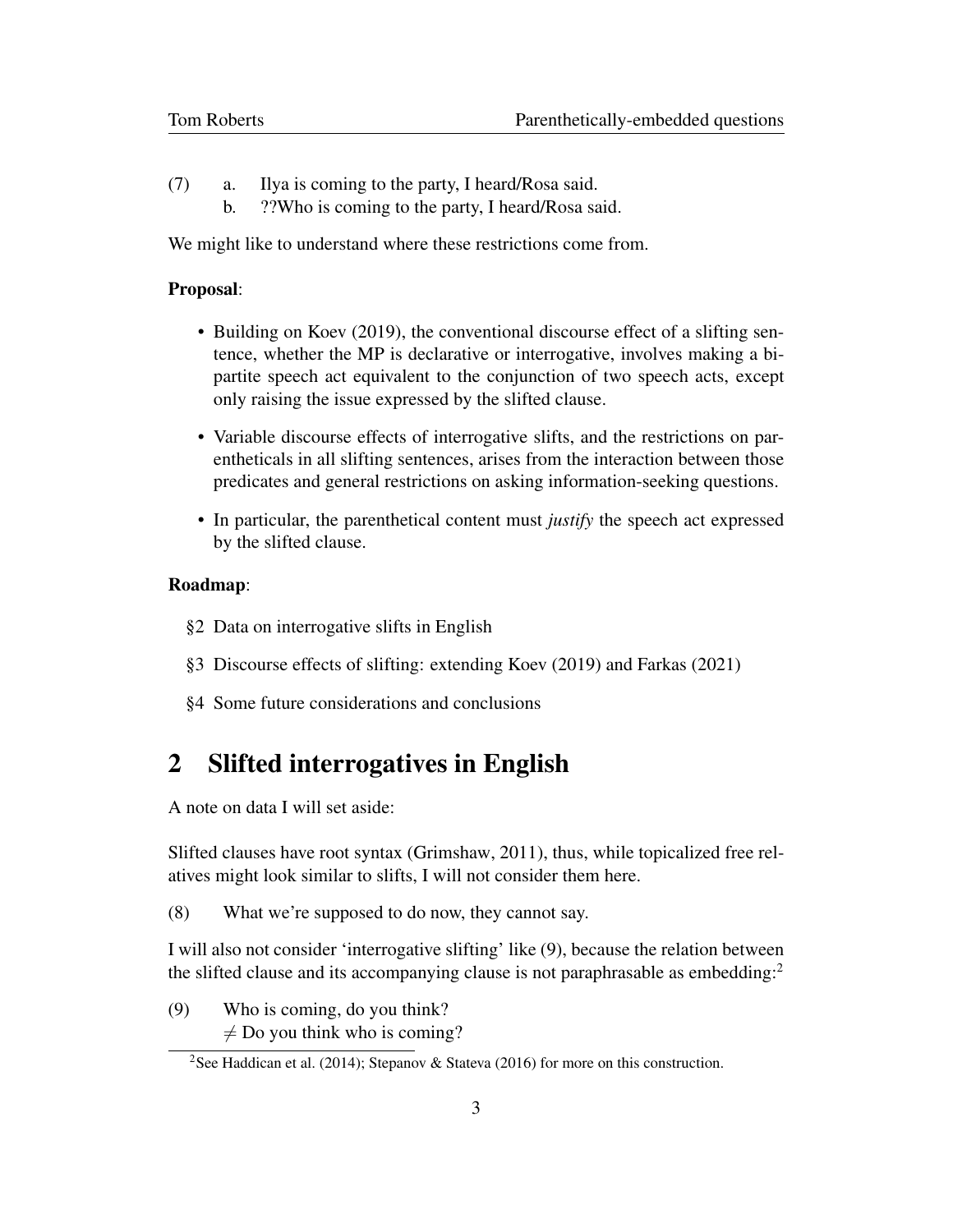### 2.1 Restrictions on the parenthetical

There are two kinds of question-embedding predicates (e.g. Lahiri 2002):

- Responsives: Embed both interrogative and declarative clauses (*know*, *say*, *be happy*...)
- Rogatives: Embed only interrogatives (*ask*, *wonder*, *be curious*...)

Non-question-embedding predicates, like *believe*, are of course impossible with slifted interrogatives:

 $(10)$  \*Which candidate did Sue vote for, I think<sup>3</sup>/believe/reckon/...

Responsive predicates, including cognitive factives like *know*, emotive factives like *be happy*, and speech act verbs like *say*, generally do not allow interrogative slifts:

- (11) a. Which candidate did Sue vote for, I asked/wondered.
	- b. \*Which candidate did Sue vote for, I am happy/said/know.

However, this impossibility is not categorical; we can ameliorate this unacceptability in some cases by placing predicates in different linguistic contexts:

(12) a. Which candidate did Sue vote for, I want to know. b. ??Which candidate did Sue vote for, I don't know.

With rogative predicates, we see that slifting is possible with *wonder* and speech acts like *ask* and *inquire* and worse/impossible with others (e.g. *investigate*, *control*)

(13) Which serum did the lab rats drink, I ??investigated/\*controlled.

In terms of the number of verbs that occur in this construction, we are dealing with a relatively marginal phenomenon.

However, the licit parentheticals (*wonder*, *ask*, *want to know*) have something in common, namely, they express a clear basis for a questioning speech act.

#### 2.1.1 Properties of parenthetical subjects

Non-first person subjects are relatively marked in interrogative slifts and tend to give rise with specific discourse effects.

 $3$ Modulo the dynamic guise of *think* ( $\ddot{O}$ zyıldız 2021).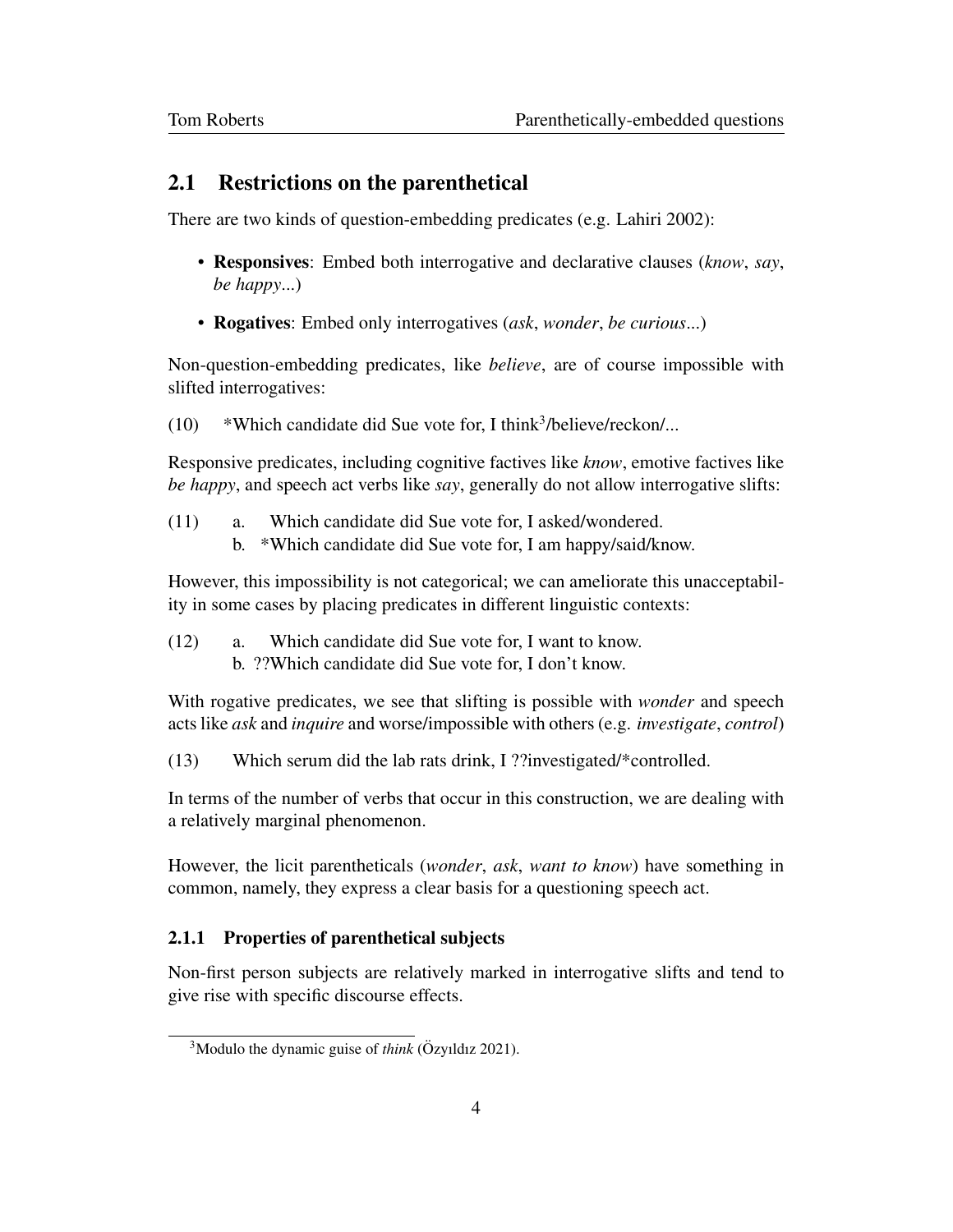For instance, *you*-parentheticals are possible, but only in cases where the speaker is asking a question they intend to answer themselves:

- (14) a. Why am I single, you might be wondering.
	- b. What is this monstrosity, you ask.
	- c. Which number will win the jackpot, you want to know.

In such cases, the speaker appears to adopt the persona of their addressee, and 'asks' themselves the addressee's assumed question.

With third person subjects, slifted interrogatives seem to (perhaps invariably) give rise to a narrative reading of the parenthetical:

- (15) a. Which pie should he eat, Sam wondered.
	- b. Is there room for her at the table, Marie asked.

Most naturally, (15a) describes a self-directed question authored by Sam (as opposed to the speaker) in a literary context.

In both cases, we can also interpret such questions as being 'passed on' by the speaker on behalf of the parenthetical subject:

(16) *Marie is 5 years old and is too shy to ask the adults directly if she can join their dinner party. She whispers in her father's ear, who turns to the rest of the adults:*

Is there room for her at the table, Marie asked.

Possible objection to the whole enterprise: Maybe all interrogative slifts are just *all* cases of direct quotation, a la: `

(17) I wonder/asked, 'What is the meaning of life?'

Response to the objection: Slifted interrogatives need not be direct quotations judging on the basis of the behavior of indexicals like *you*:

(18) *A is alone in her office. B is late for their 4pm meeting, but shows up at 4:15. A says:* Oh, you're finally here. Did you go home early, I'd wondered.

## 2.2 Interpreting slifted interrogatives

Slifts with *I wonder* have a 'musing' flavor, like *ne*-questions in Japanese (Northrup, 2014) and *oare*-questions in Romanian (Farkas & Bruce, 2010; Farkas, 2021)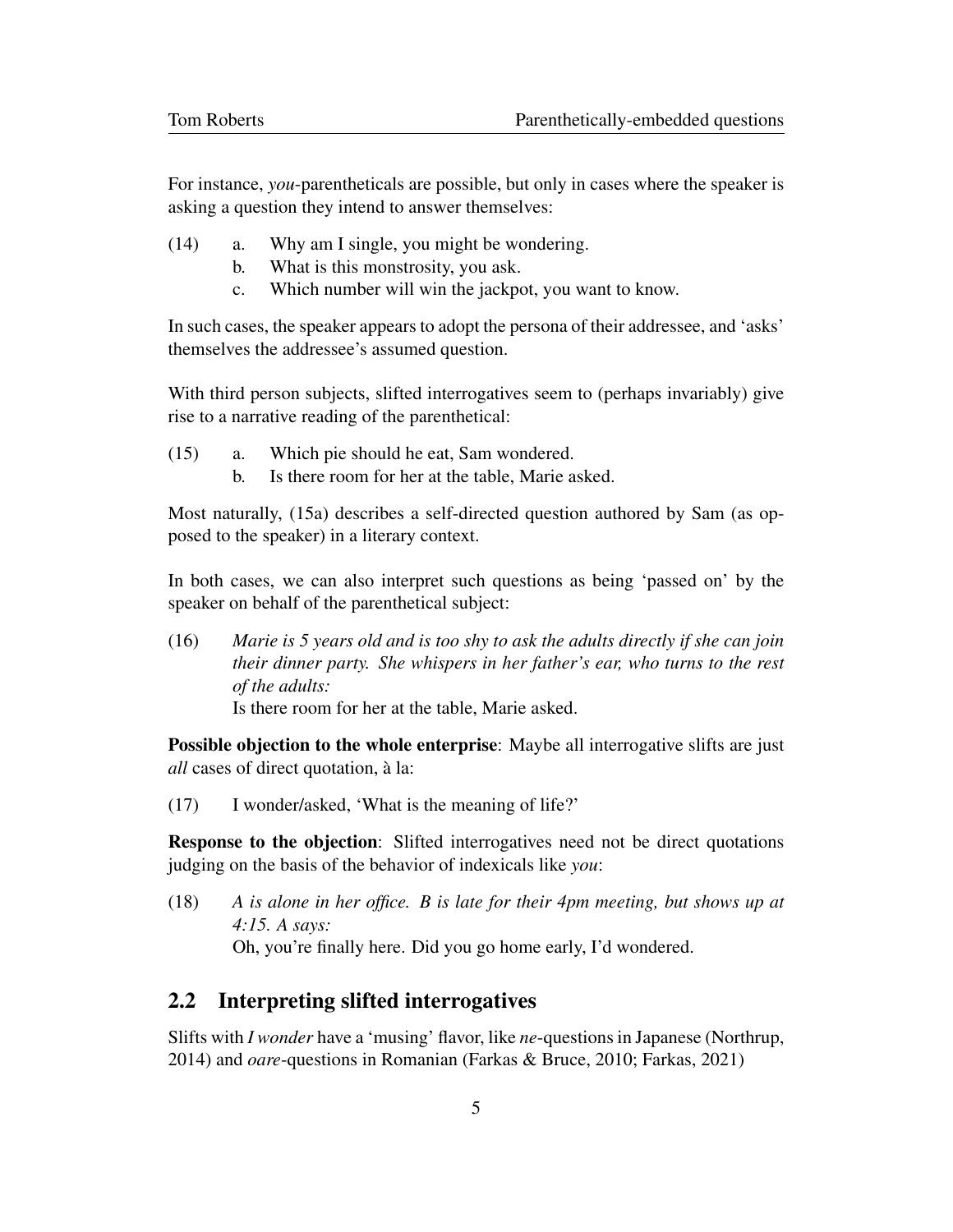(19) Is it raining, I wonder.

The intuition is that uttering (19) raises the question of whether it is raining, but gives the sense that the addressee is not obligated to answer.

When non-information-seeking questions are slifted with *I wonder*, they receive highly sarcastic interpretations:

| (20) | a.          | A: Should I break up with my boyfriend?  |                     |
|------|-------------|------------------------------------------|---------------------|
|      |             | B: #Do pigs fly, I wonder.               | Rhetorical question |
|      | $h_{\cdot}$ | Teacher, to student:                     |                     |
|      |             | #What is the capital of Spain, I wonder. | Quiz question       |
|      |             | c. #Can you pass the salt, I wonder.     | Indirect request    |

These are all contexts in which the speaker is not genuinely interested in learning info on the basis of the addressee's response.

Note that these is however not a general property of slifted interrogatives, e.g.  $(21)$ seems to press the addressee for an answer as a bare question would:

(21) Is it raining, I ask.

Moreover, the non-canonical questions above paired with *I ask*, are merely interpreted as theatrical ways of posing the question in its ordinary (pragmaticallyenriched) sense.

(22) Can you pass the salt, I ask.

## 3 Formal account

### 3.1 Assumptions

Assumption 1: the denotations of both declarative and interrogative clauses are sets of propositions (*issues*, notated *I*).

 $\rightarrow$  As in alternative semantics or inquisitive semantics (Hamblin, 1973; Ciardelli et al.,  $2013)^4$ 

(23) a.  $\left[\left|\text{it is raining}\right| = \left\{\left\{w: \text{it is raining in } w\right\}\right\}\right]$ 

<sup>&</sup>lt;sup>4</sup>In InqSem, issues are downward-closed. This will not make a difference to the present analysis, although it may become relevant in extending this analysis to non-canonical interrogatives.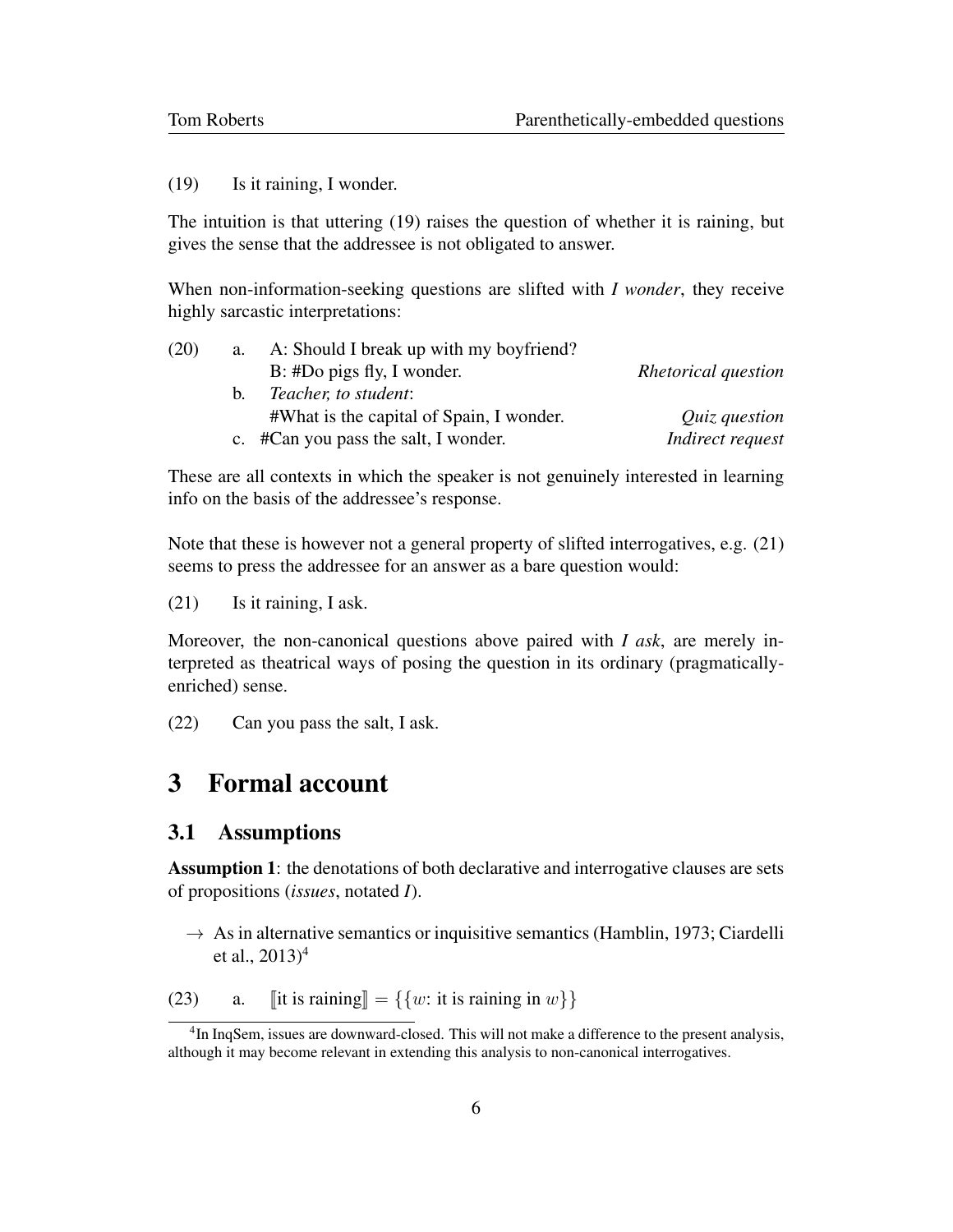b. [is it raining?] = { $\{w:$  it is raining in w},  $\{w:$  it is not raining in w}}

Issues are a combination of (potentially trivial) informative and inquisitive content:

- Informative content info(I) for questions is normally trivial
- Inquisitive content inq(I) for propositions is normally trivial

Uttering a sentence like *it is raining* or *is it raining?* 'raises' the relevant issue in the way defined below.

Assumption 2: The formal model of a discourse context structure from Farkas & Bruce (2010) with amendments by Mericli (2016) and Farkas (2021).

A context structure  $c$  contains the following components:

- *part*: set of discourse participants (here assumed to be  $\{Sp, Ad\}$ )
- $DC_X$ : For each  $X \in part$ ,  $DC_X$  is the set of discourse commitments X has made in the current discourse
- Table: Set of issues awaiting resolution<sup>5</sup>
- projected set ps: Given a contextually-determined  $X$  (Ad by default), a ps is the set of projected  $DC_X$ <sup>\*</sup>

A discourse move is 'compliant' if it results in the relevant  $DC<sub>X</sub>$  being compatible with an element in the *ps*.

**Assumption 3:** Uttering sentences updates  $c$  in ways that accord with the specific type of sentence and the content of that sentence.

The basic conventional discourse effects for declarative and interrogative sentences from Farkas & Roelofsen (2017):

- (24) CDE of uttering a declarative  $p(I = \{\{p\}\})$ 
	- a. Table<sub>o</sub> = Table<sub>i</sub> ∪  $\{I\}$
	- b.  $ps_o = \{DC_{Ad,i} \cup \{p\}\}\$
	- c.  $DC_{Sp,o} = DC_{Sp,i} \cup \{ \text{info}(I) \}$

<sup>&</sup>lt;sup>5</sup>In Farkas & Bruce's original formulation, the Table is a stack. I treat it as a set here for simplicity, but the analysis would still work the same way if it were a stack.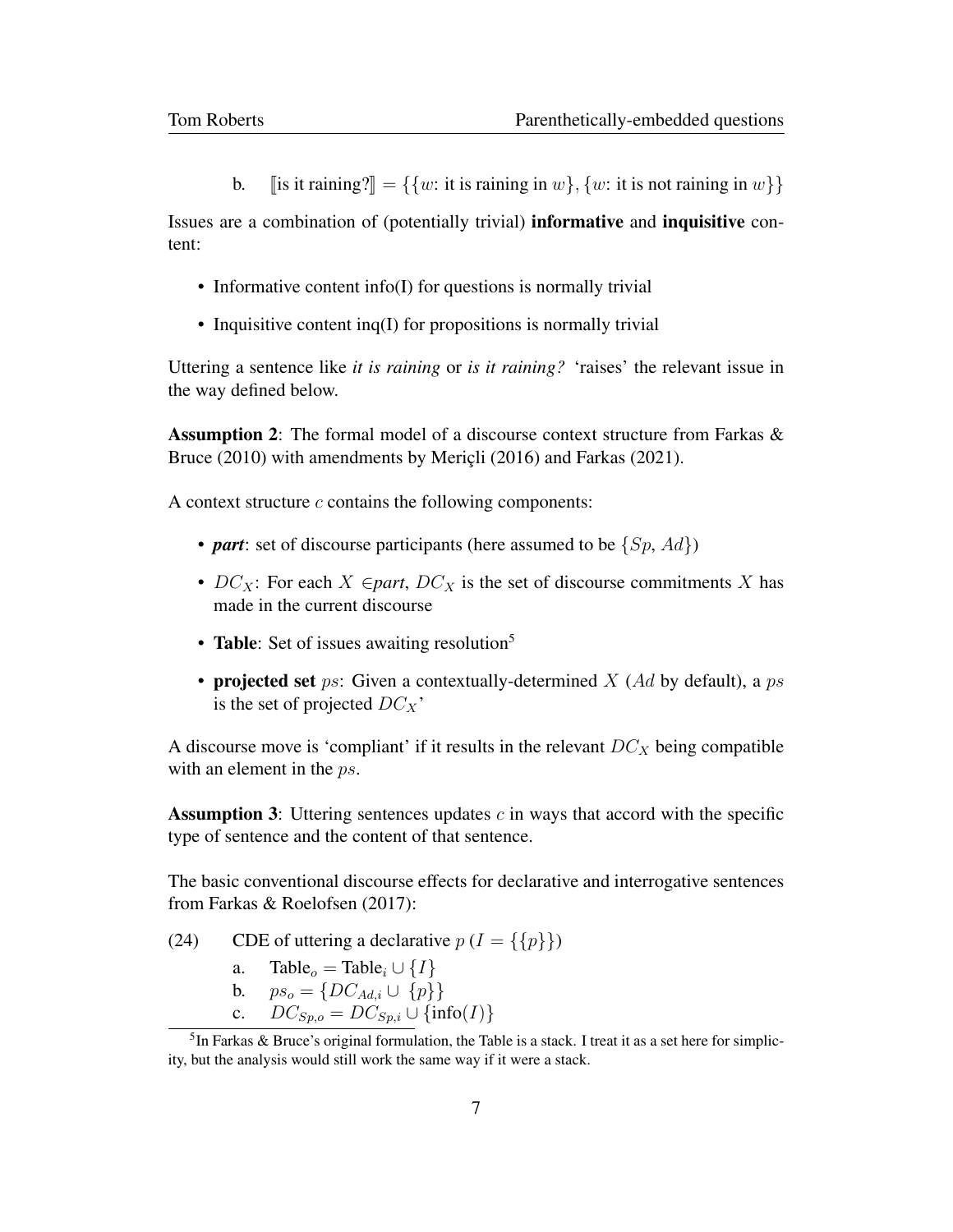(25) CDE of uttering an interrogative  $p? (I = \{\{p\}, \{\bar{p}\}\})$ 

- a. Table<sub>o</sub> = Table<sub>i</sub> ∪  $\{I\}$
- b.  $ps_o = \{DC_{Ad,i} \cup \{p\}, DC_{Ad,i} \cup \{\bar{p}\}\}\$
- c.  $DC_{Sp,o} = DC_{Sp,i} \cup \{ \text{info}(I) \}$

A canonical declarative projects only one compliant future (in which the addressee commits to  $p$ ).

A canonical interrogative projects multiple compliant futures, one corresponding to each potential answer to the expressed question.

Some kinds of marked declaratives and interrogatives can also have *special* discourse effects which update the context in different ways.

### 3.2 The meaning of interrogative slifts

I follow Hooper (1975); Simons (2007); Koev (2019) in assuming that slifted sentences contribute 'dual' speech acts:

(26) DOUBLE ASSERTION HYPOTHESIS (Koev 2019, building on much older work)

> A slifting sentence makes two assertions as part of its conventional meaning. The slifted clause contributes the main assertion and the parenthetical adds secondary information.

Thus, an ordinary slifted sentence involves two assertions, as follows:

- (27) It is raining, I think.
	- a. Main assertion: It is raining.
	- b. Parenthetical assertion: I think it is raining.

This hypothesis is tailored to declarative slifts, so I propose to generalize it in the following way:

(28) DOUBLE SPEECH ACTS HYPOTHESIS A slifting sentence makes two simultaneous speech acts as part of its conventional meaning. The slifted clause raises the main issue and the parenthetical adds secondary information.

Interrogative slifts, by analogy, constitute *hybrid* speech acts, consisting of a question and an assertion: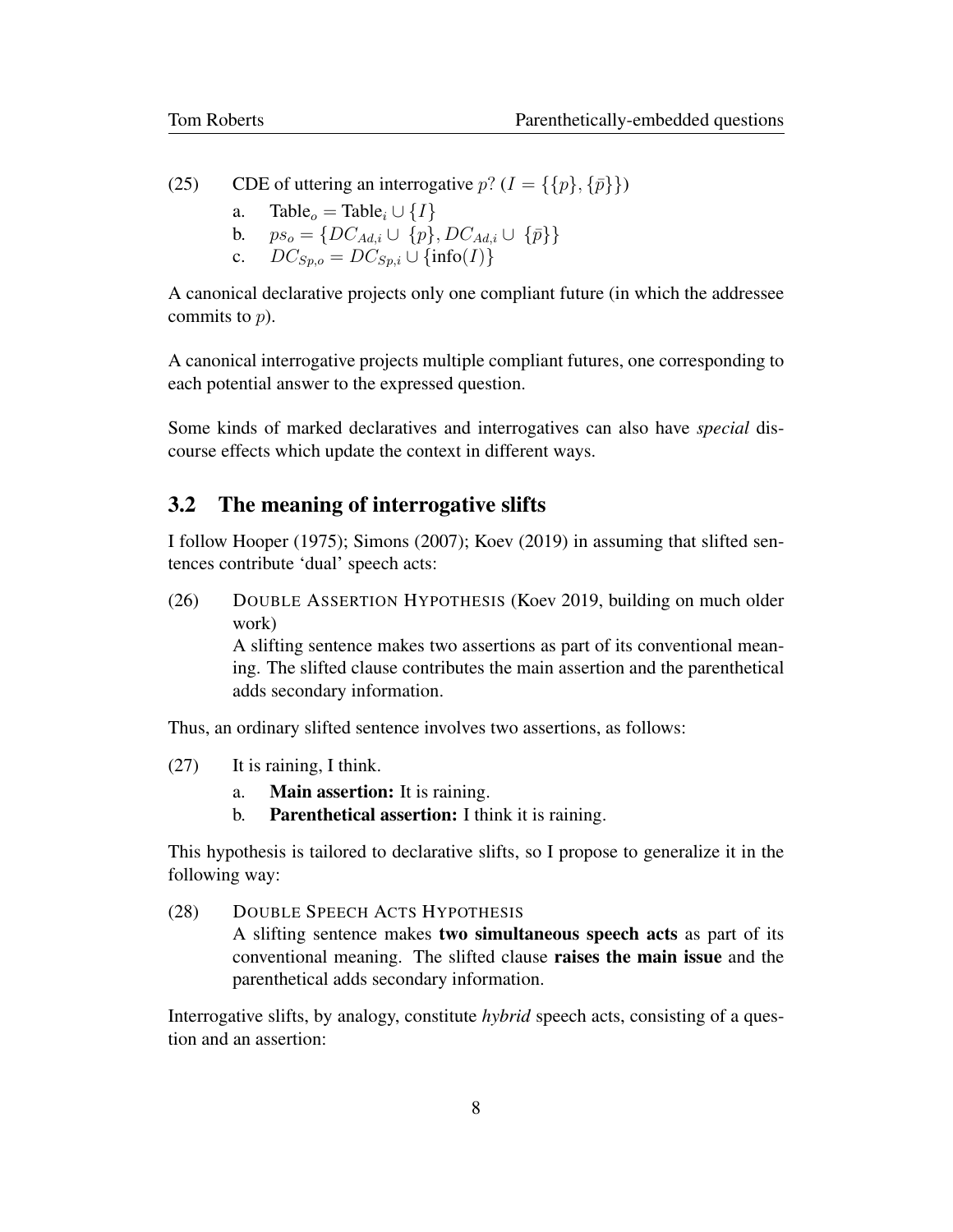- (29) Is it raining, I wonder.
	- a. Main issue: Is it raining?
	- b. Parenthetical assertion: I wonder whether it is raining.

The main point is inquisitive content, and the parenthetical is informative.

Crucially, I propose that slifted sentences contribute the following special discourse effect:

#### (30) SDE of a slifted sentence

For a slifted sentence *S, P*, where *S* raises Issue  $I_1$  and *P* raises issue  $I_2$ :

- a. Table<sub>o</sub> = Table<sub>i</sub> ∪  $\{I_1\}$
- b.  $ps_o = \forall p_i \in I_1, I_2[\{DC_{Ad,i} \cup \{p_1\}, DC_{Ad,i} \cup \{p_2\}...DC_{Ad,i} \cup \{p_n\}\}]$
- c.  $DC_{Sp,o} = DC_{Sp,i} \cup \{ \text{info}(I_1) \} \cup \{ \text{info}(I_2) \}$

A slifting sentence updates the projected set and discourse commitments in the same way as the conjunction of its component parts, but without putting the parenthetical Issue on the Table.

 $\rightarrow$  This is a way of cashing out the sense in which the parenthetical component of the clause is parenthetical

#### 3.3 Examples

Let p be the proposition *it is raining*, and let  $\bar{p}$  be the proposition *it is not raining*.

Discourse context after utterance of *Is it raining, I wonder*, assuming the Table starts empty:

(31) a. Table:  $\{\{p,\bar{p}\}\}\$ b. ps: { $DC_{Ad} \cup \{w : Sp$  wonders in w whether  $p\}$ ,  $DC_{Ad} \cup \{p\}$ ,  $DC_{Ad} \cup$  $\{\bar{p}\}\}\$ c.  $DC_{Sp}: \{w : Sp \text{ wonders in } w \text{ whether } p\}$ 

Three compliant ways for  $Ad$  to resolve the current Issue: they can answer the question in the affirmative or the negative, or accept the assertion about  $Sp$ 's wondering.

This analysis is, in the end, very similar to Farkas's (2021) proposal about the Romanian discourse particle *oare*:

• The interrogative slift gives the speaker a way to be compliant without answering the question, i.e., a third option in the projected set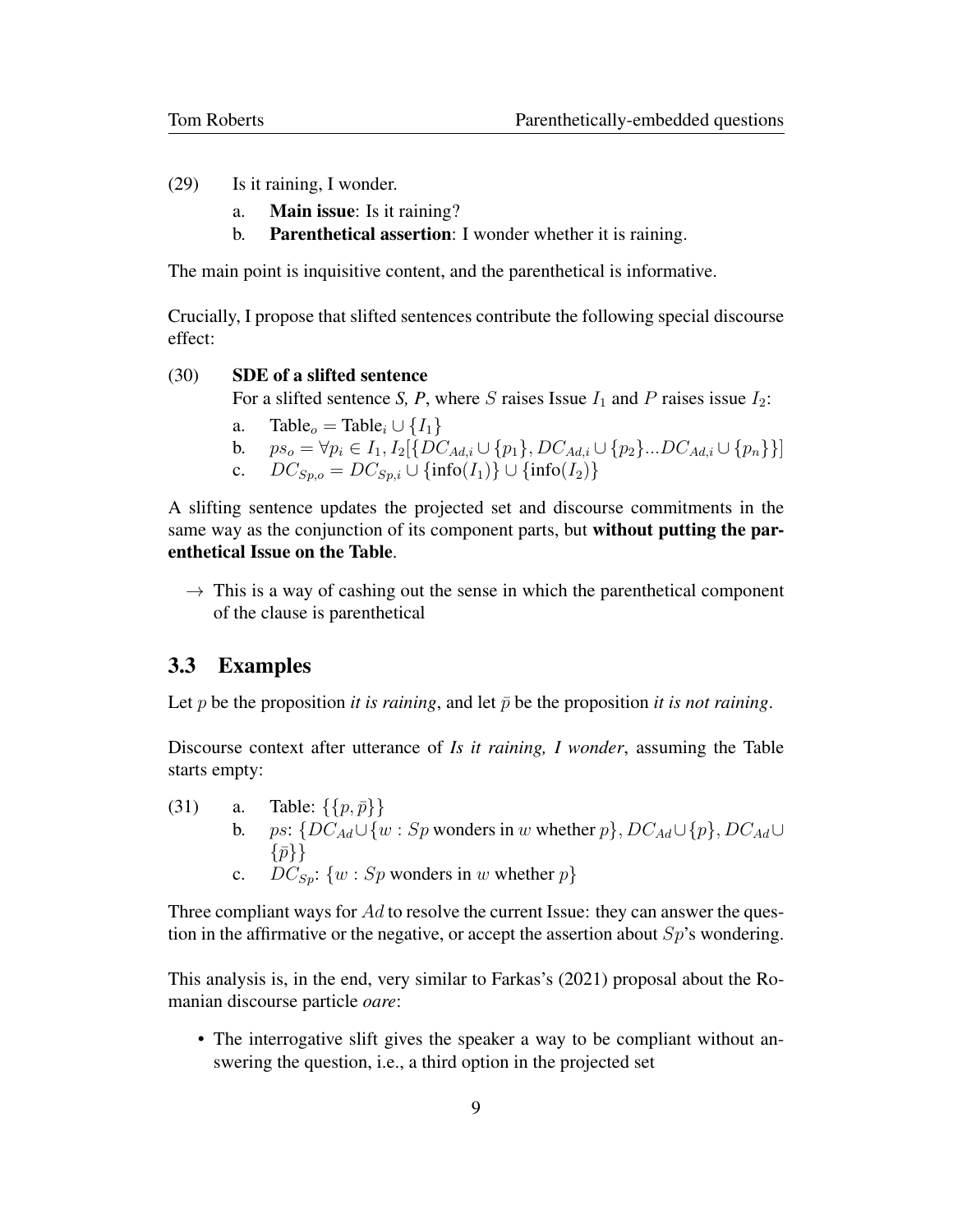• This formalizes the intuition that *p?, I wonder* does not require the addressee to commit one way or the other to answering  $p$ ?

Recall that the minimally different sentence *Is it raining, I ask* does not have the same 'musing' feel, and seems to request a response from the addressee.

(32) ps after utterance of *Is it raining, I ask*:  $\{DC_{Ad} \cup \{w : Sp \text{ asks in } w\}$ whether  $p\}$ ,  $DC_{Ad} \cup \{p\}$ ,  $DC_{Ad} \cup \{\bar{p}\}\$ 

Here, as before, a compliant  $Ad$  can either answer the question of whether it is raining, or accept the assertion that  $Sp$  asks whether it's raining.

While this assertion-acceptance may be compliant as far as the Table is concerned, it is pragmatically odd:

- *Ask*ing is assumed to be a request for information from the addressee–in this case, about whether it is raining.
- Thus, by not answering the question, but merely acknowledging that it is asked, Ad would be uncooperative, in acknowledging the speaker's request but not attempting to fulfill it.
- The same oddity comes from an improper response to *I am asking whether it is raining.*

### 3.4 Understanding the restrictions on parentheticals

One major goal is to understand why interrogative slifting only occurs with a handful of parenthetical predicates.

(33) \*Is it raining, John knows.

To see what is odd about this, the discourse update provided by uttering (33) given our SDE for slifted sentences:

- (34) a. Table:  $\{ \{p, \bar{p}\} \}$ b. Projected set:  $\{DC_{Ad} \cup \{w : \text{John knows in } w \text{ whether } p\}, DC_{Ad} \cup$  $\{p\}, DC_{Ad} \cup \{\bar{p}\}\}\$ 
	- c.  $DC_{Sp}: \{w : \text{John knows in } w \text{ whether } p\}$

The intuition is that Ad accepting the assertion *John knows whether it's raining* is not relevant, in some important sense, to the Issue of whether it is raining.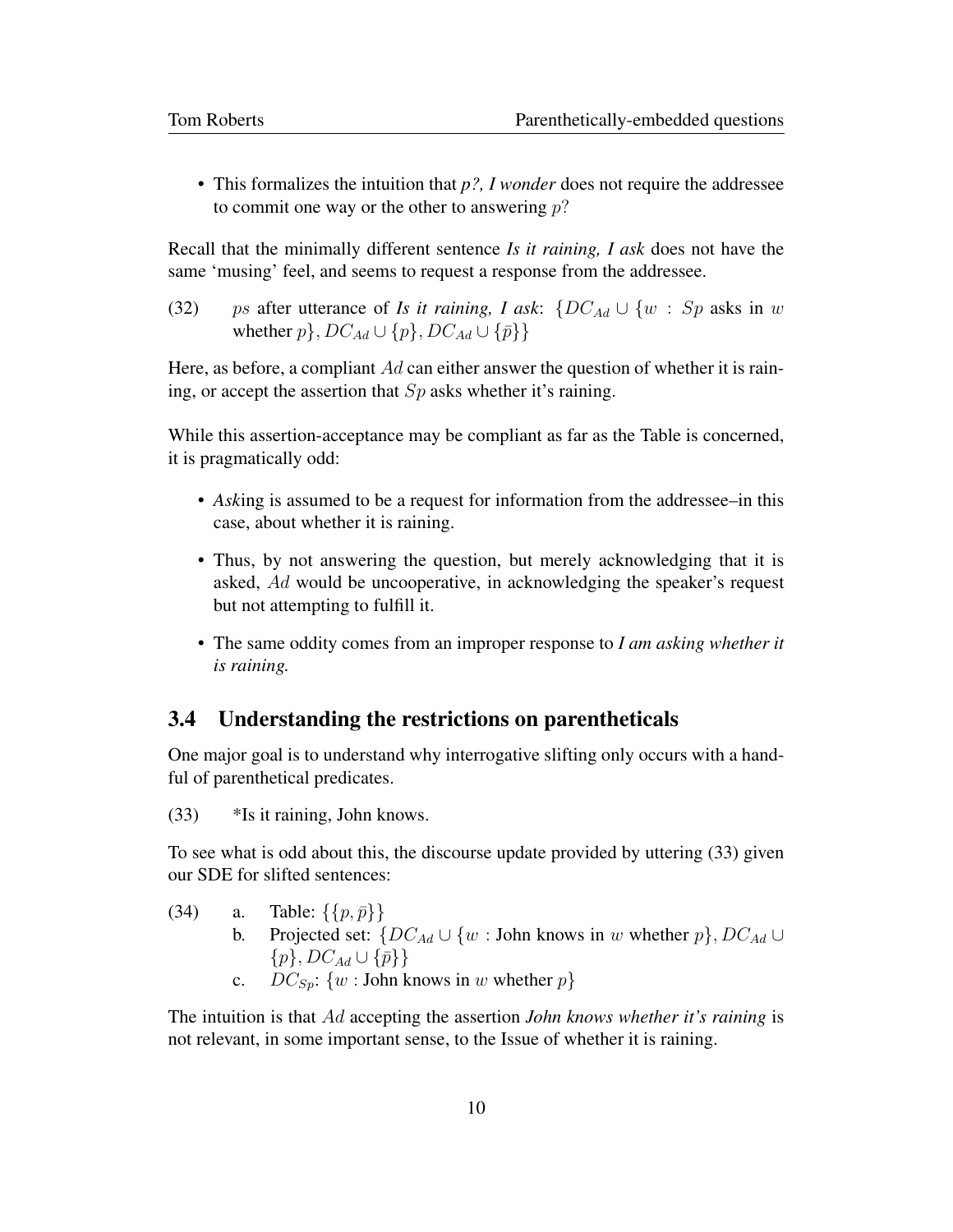In effect, (33) seems bad because it creates a degenerate projected set.

Rather, we want to ensure that the parenthetical must somehow justify uttering the question expressed by the slifted interrogative:

(35) SLIFTING RELEVANCE RESTRICTION A slifted sentence  $S$ , P may only be uttered in context  $c$  if the  $Sp$  uttering P in c entails that  $Sp$  in a position to utter S in c.

What it means to be 'in a position to utter  $S'$  depends on the kind of sentence which  $S$  is:

- (36) a. Uttering a canonical question requires the speaker to a) be ignorant of the true answer to that question and b) want to know that answer.
	- b. Uttering a canonical assertion requires the speaker to a) be committed to the truth of the asserted proposition and b) intend to inform the addressee of that truth

Given the restriction above, only parenthetical statements which entail these conditions should be licit.

#### 3.4.1 Accounting for subject differences

This general picture can account for the contrast between *I wonder/ask* and *John knows*:

- (37) a. I wonder whether it's raining.  $\Rightarrow$  I don't know whether it's raining and I want to know whether it's raining.
	- b. John knows whether it's raining.  $\Rightarrow$  I don't know whether it's raining and I want to know whether it's raining.
	- *I wonder/ask* lexicalize speaker inquisitivity, so they will generally put the speaker in the position to utter a question
	- Few other predicates do

And it can also explain the addressee-orientedness of slifted interrogatives with *you*-parentheticals:

(38) Why am I grinning, you ask.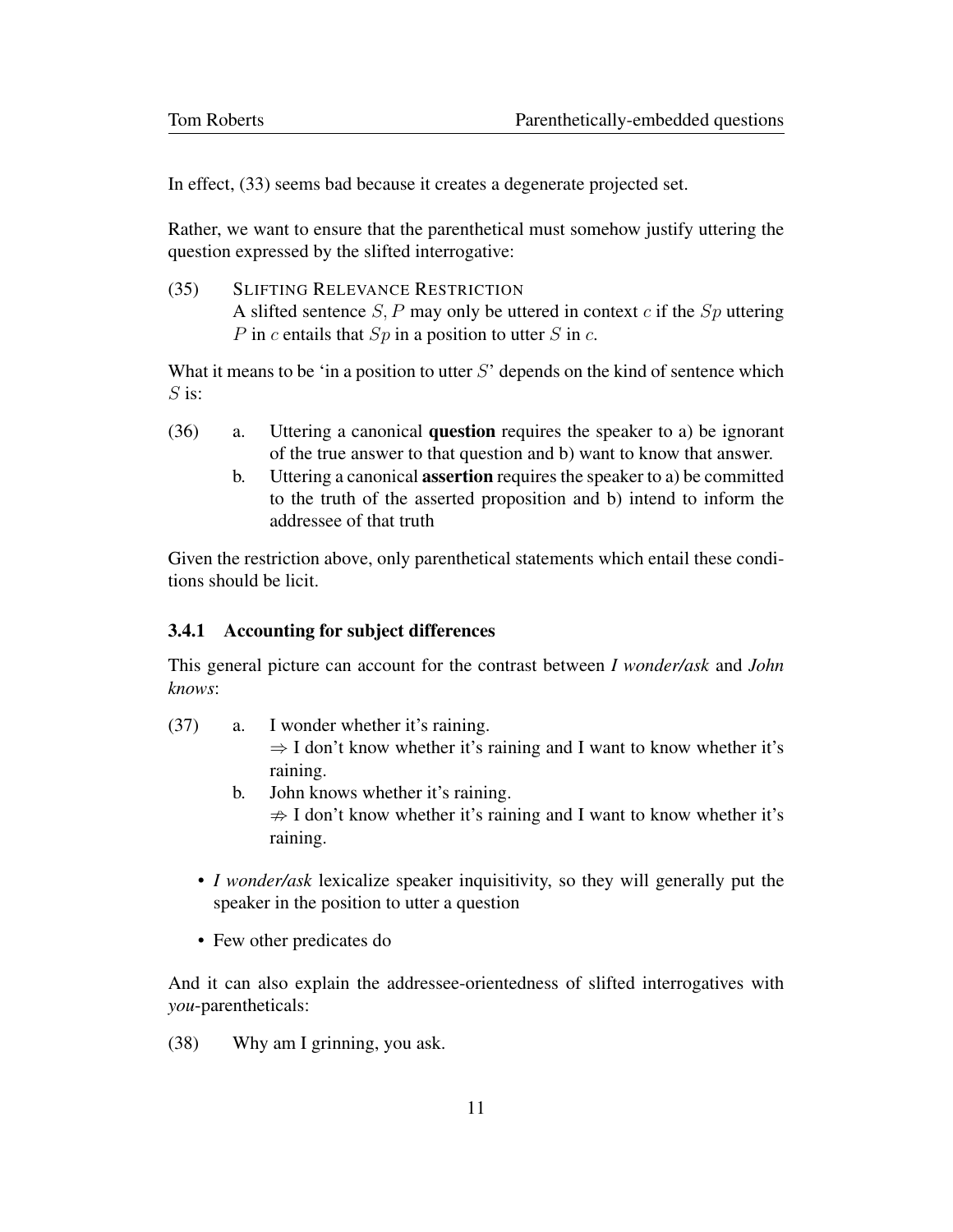Questions of this sort are typically licit when the addressee is presumed to be inquisitive about something, and the speaker intends to follow up with an answer.

To see why, note that (38) cannot be plausibly interpreted as a normal informationseeking question, because:

(39) a. You ask why I am grinning.  $\Rightarrow$  I don't know why I'm grinning and I want to know why I'm grinning.

On the other hand, we *can* interpret this as a self-directed question, where the speaker 'adopts' the persona of the addressee.

In this case, what becomes relevant to justify the question is whether the *addressee* could sincerely ask the slifted question:

(40) a. You ask why I am grinning.  $\Rightarrow$  You don't know why I'm grinning and you want to know why I'm grinning.

We can capture this by adjusting the SDE for slifting sentences to relativize the projected set to a contextually-determined individual  $X$ , as opposed to only  $Ad$ .

In this case, uttering (38) gives us the following updated context:

(41) a. Table  $\{\{p_1, p_2, p_3, ...\}$ b. ps :  $\{DC_{Sp} \cup \{w : Ad \text{ asks why } Sp \text{ is grinning in } w\}, DC_{Sp} \cup$  ${p_1}, DC_{S_p} \cup {p_2} \dots$ c.  $DC_{S_p}$ : {w : Ad asks w why  $Sp$  is grinning}

A similar explanation can account for the fact that *ask*-parentheticals with third person subjects are understood to be questions on someone else's behalf:

(42) Is there space at the table, Marie asked.

### 3.5 Extension to declarative slifting

The same notion of justification can account for restrictions on parentheticals with declarative slifts as well.

It has been long argued that in declarative slifts, the parenthetical must create an upward-entailing environment (Hooper, 1975; Scheffler, 2009; Hunter, 2016, a.o.)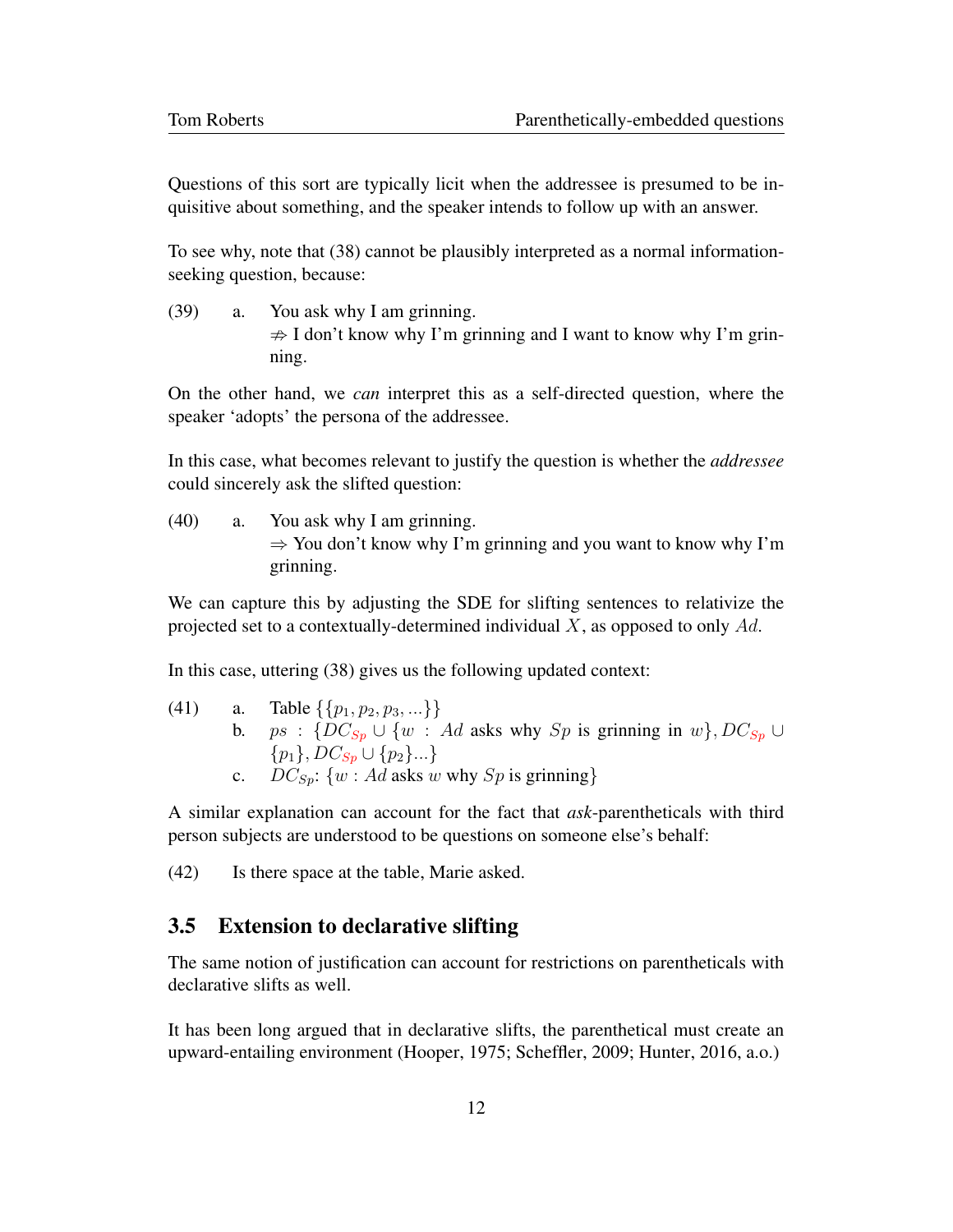(43) It is raining, I think/believe/\*doubt/\*deny/she said.

This can be derived from the same restriction on relevance. Consider an ill-formed sentence with parenthetical *doubt*:

- (44) \*It is raining, Marie doubts.
	- a. Table:  $\{\{p\}\}\$
	- b. Projected set:  $\{DC_{Ad} \cup \{w : \text{Marie doubts that } p \text{ in } w\}, DC_{Ad} \cup \{p\}\}\$
	- c.  $DC_{Sn}: \{p\} \cup \{w : \text{Marie doubts that } p \text{ in } w\}$

Here, we see a similar issue to above: it is not clear that Marie's doubt that  $p$  is a viable candidate for the ps.

Assuming that crucial component of making an assertion is belief in  $p$ , this fact is easily explained by (45), which holds of non-UE parentheticals generally:

(45) Marie doubts that it is raining.  $\Rightarrow$  I believe that it is raining.

On the other hand, negating *doubt* renders their parenthetical use much more felicitous:

(46) It is raining, I don't doubt.

This is not surprising if we take *I don't doubt* to mean something roughly like *I believe*.

#### 3.5.1 A loose thread

Our relevance principle will need revision, because it seems that no amount of pragmatic contortion will make (44) felicitous.

(47) *I know that Marie is highly skeptical, but also tends to be wrong about the world. Thus, if she doubts something, I tend to believe that thing. Marie told me that she doubts that it's raining.* \*It is raining, Marie doubts.

## 4 Conclusion/Outstanding Issues

Slifting parentheticals convey two basic morsels of content:

• A main point which contributes the issue raised by the sentence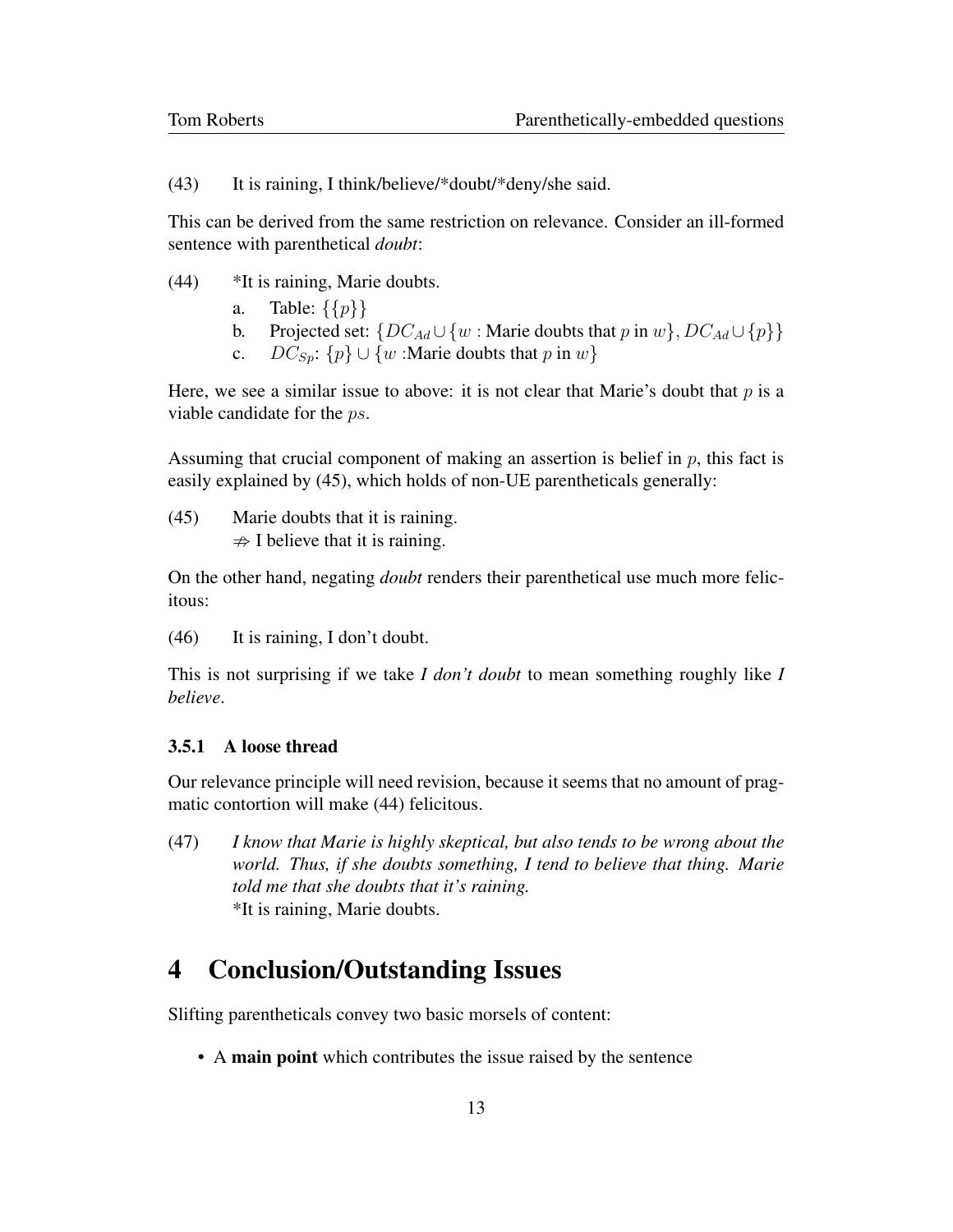• A parenthetical which updates the speaker's discourse commitments and the projected set, but doesn't raise any issues

This captures the sense in which the parenthetical is 'secondary' to the main point.

The parenthetical also must be tightly linked to the main point:

- The parenthetical must justify the speech act expressed by the slifted clause, which can only be achieved by some parenthetical predicates.
- This also gives rise to special discourse effects with non-1p subjects in the parenthetical with slifted interrogatives
- The same justification principle can explain monotonicity restrictions on parenthetical in declarative slifts.

Many outstanding questions:

- How could we formalize the relevance restriction on slifted sentences from more general principles?
	- $\rightarrow$  One idea: generalized restrictions on the relationship between the projected set and issues on the Table
- How does slifting differ from other parentheticals? Parenthetical content need not always support the main point, e.g. appositives:
- (48) The lunchlady, who last week keyed the gaudy Mercedes, is a very hard worker.

## References

- AnderBois, Scott. 2016. A QUD-based account of the discourse particle *naman*. In Hiroki Nomoto, Takuya Miyauchi & Asako Shiohara (eds.), *AFLA 23: the Proceedings of the 23rd Meeting of the Austronesian Formal Linguistics Association*, 20–34. Asia-Pacific Linguistics, The Australian National University.
- Asher, Nicholas. 2000. Truth conditional discourse semantics for parentheticals. *Journal of Semantics* 17. 31–50.
- Ciardelli, Ivano, Jeroen Groenendijk & Floris Roelofsen. 2013. Inquisitive semantics: A new notion of meaning. *Language and Linguistics Compass* 7(9). 459– 476.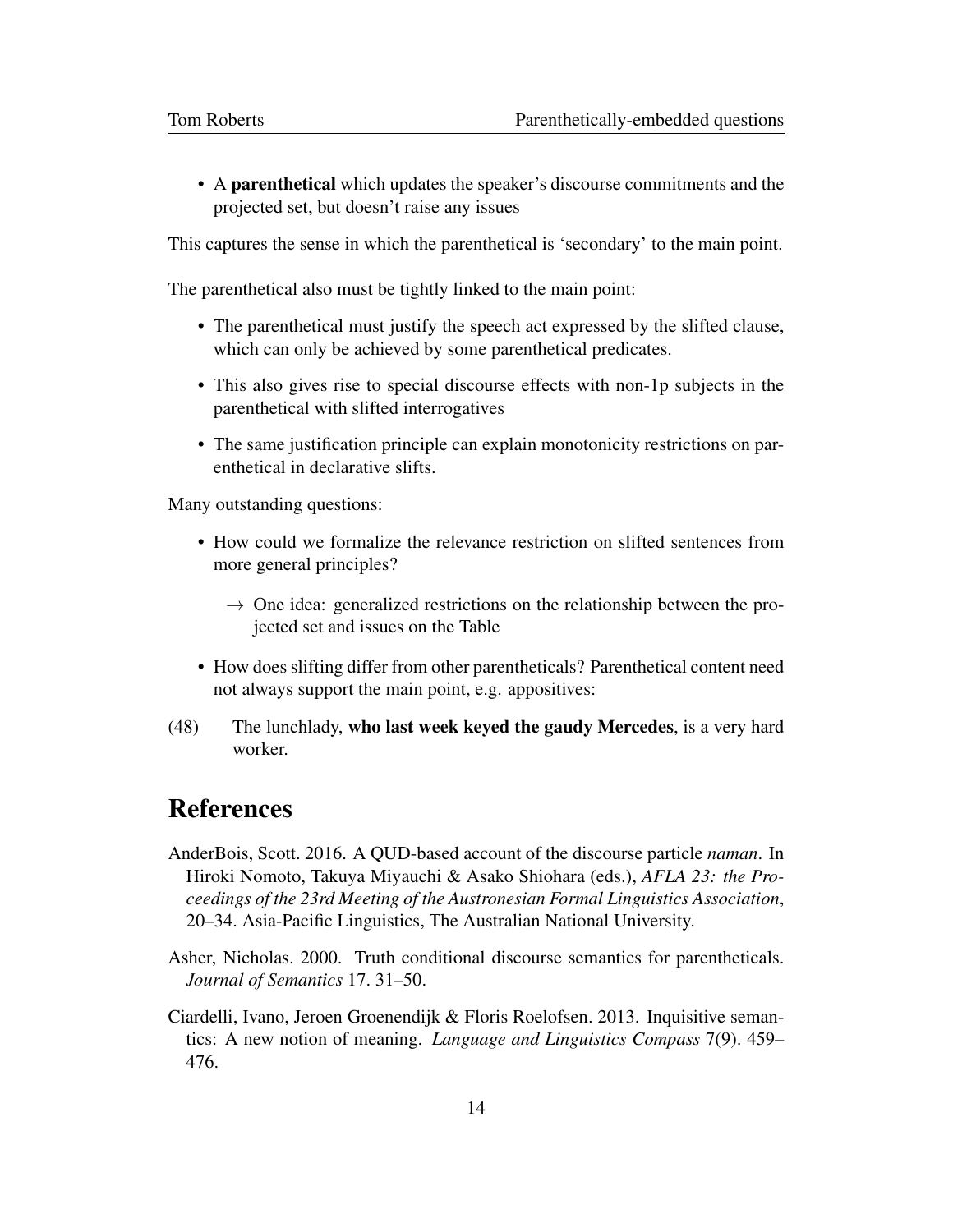- Davis, Christopher, Christopher Potts & Margaret Speas. 2007. The pragmatic values of evidential sentences. In T. Friedman & M. Gibson (eds.), *Proceedings of SALT 17*, 71–88.
- Farkas, Donka & Kim Bruce. 2010. On reacting to assertions and polar questions. *Journal of Semantics* 27(1). 81–118.
- Farkas, Donka & Floris Roelofsen. 2017. Division of Labor in the Interpretation of Declaratives and Interrogatives. *Journal of Semantics* 34(2). 237–289.
- Farkas, Donka F. 2021. Non-intrusive questions as a special type of non-canonical questions. Ms., UCSC.
- Grimshaw, Jane. 2011. The place of slifting in the english complement system. Generative Initiatives in Syntactic Theory 3, Handout.
- Haddican, Bill, Anders Holmberg, Hidekazu Tanaka & George Tsoulas. 2014. Interrogative slifting in English. *Lingua* 138. 86–106.
- Hamblin, Charles L. 1973. Questions in Montague English. *Foundations of Language* 10(1). 41–53.
- Hooper, Joan. 1975. On assertive predicates. In J. Kimball (ed.), *Syntax and Semantics 4*, 91–124. New York: Academic Press.
- Hunter, Julie. 2016. Reports in discourse. *Dialogue & Discourse* 7(4). 1–35.
- Jayez, Jacques & Corinne Rossari. 2004. Parentheticals as conventional implicatures. In F. Corblin & H. de Swart (eds.), *Handbook of French Semantics*, 211–229. Stanford: CSLI.
- Koev, Todor. 2019. Parentheticality, assertion strength, and polarity. *Linguistics and Philosophy* 44. 113–140.
- Lahiri, Utpal. 2002. *Questions and Answers in Embedded Contexts*. Oxford Studies in Theoretical Linguistics.
- Maier, Emar & Corien Bary. 2015. Three puzzles about non-canonical speech reports. In *Proceedings of the 20th Amsterdam Colloquium*, 246–255.
- Mericli, Ben. 2016. *Modeling indirect evidence*: University of California, Santa Cruz MA thesis.
- Murray, Sarah. 2014. Varieties of update. *Semantics & Pragmatics* 7(2). 1–53.